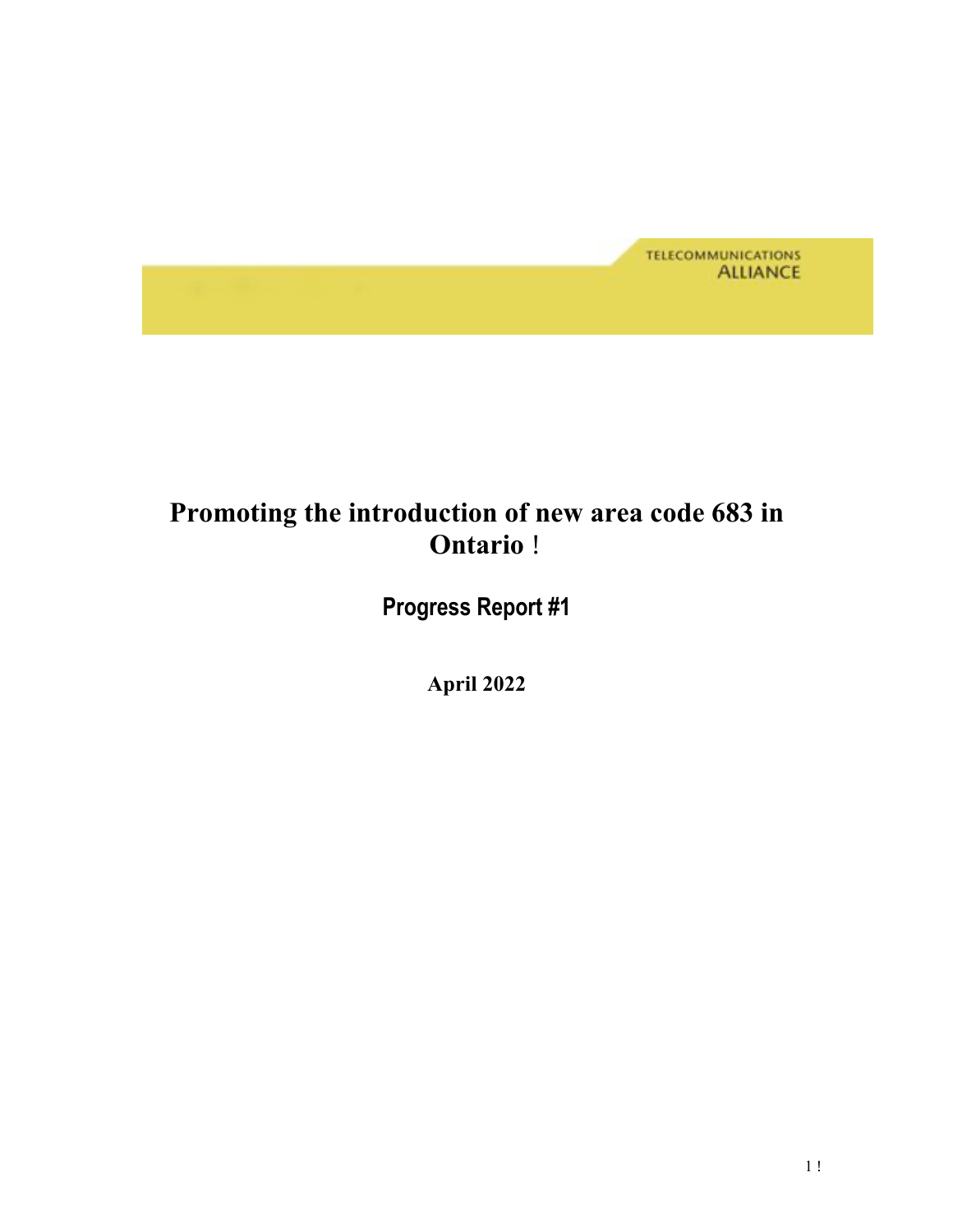This progress report is submitted to the Relief Planning Committee (RPC) and CRTC staff for the 249/705 overlay project. The report outlines the public relations activities that the Telecommunications Alliance (TA) has undertaken to generate awareness for the introduction of the new 683 area code in Ontario. Also included in this document are the reports submitted by individual carriers.

#### **About the Telecommunications Alliance**

 Canada's major telecommunications service providers have joined forces to develop communications campaign informing the public about the introduction of new area codes in certain calling areas.

#### **Communication Strategies**

 Since there are no changes in local dialing patterns, the main component of the communication local media, government, businesses and residents. campaign is to conduct a targeted PR campaign to ensure awareness of the new area code with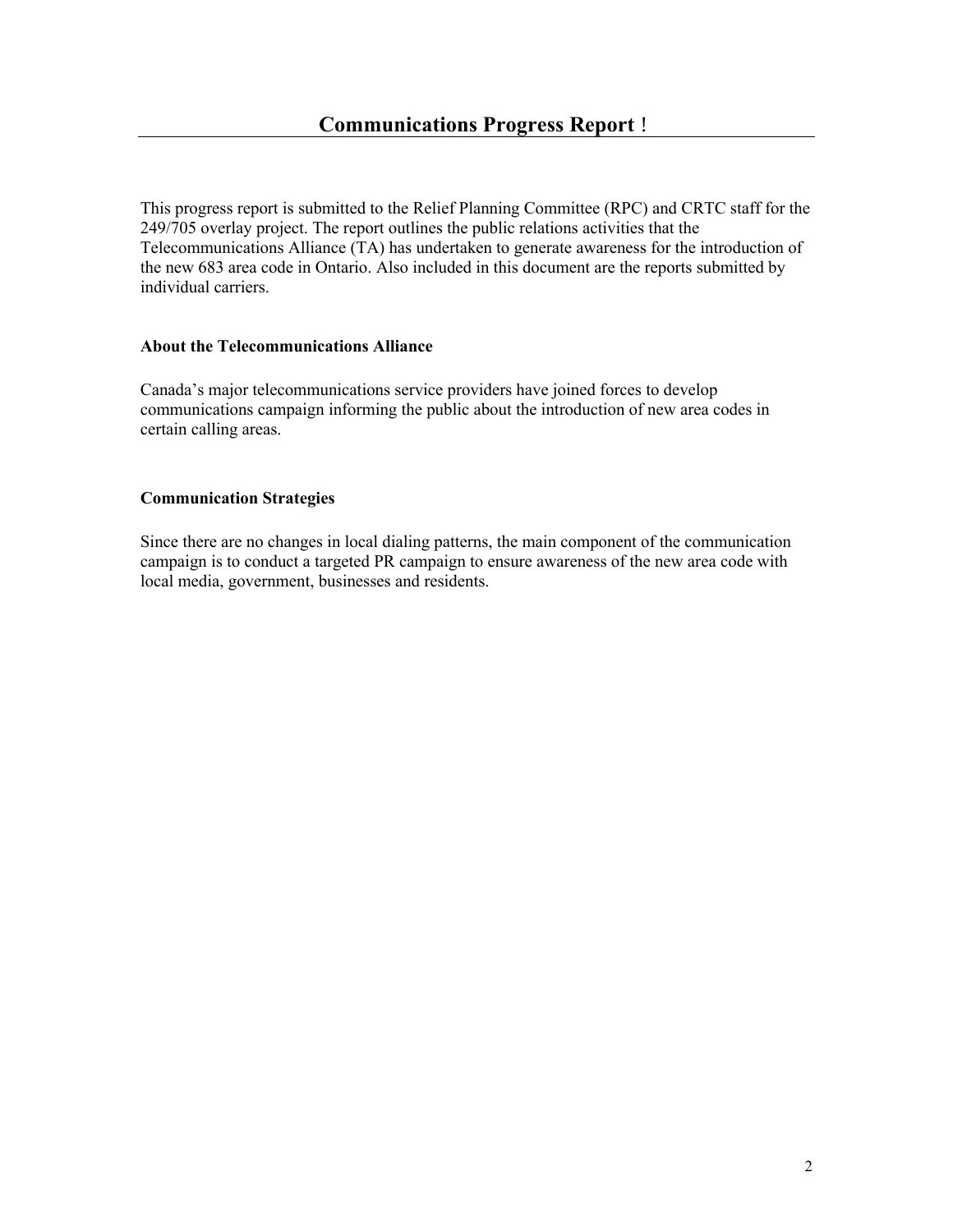## **PROGRESS REPORT**

## **Activities initiated by the TA**

JANUARY 2022

- • Email notification to Government officials (federal, provincial); Municipalities and Chambers of Commerce
- Media relations
	- **Issue of news release**

| <b>Timeline</b> | <b>Tactics</b> | <b>Target</b>              |
|-----------------|----------------|----------------------------|
|                 |                |                            |
| January 19      | Media release  | Media                      |
| January 19      | E mail note    | Governments (Federal &     |
|                 |                | Provincial)                |
| January 19      | E mail note    | Municipalities, business   |
|                 |                | associations and other key |
|                 |                | stakeholders               |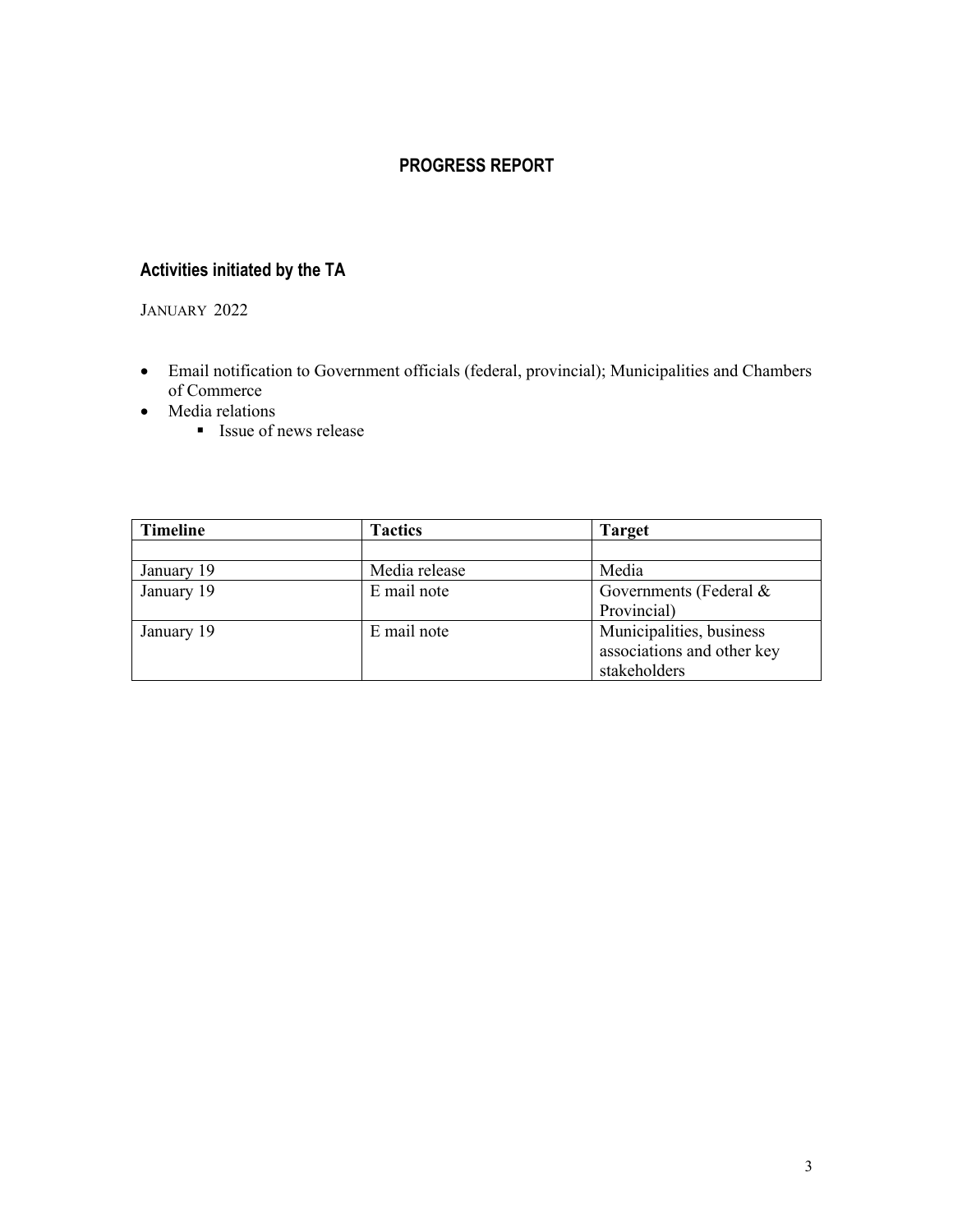## **Annexes**

## **MEDIA COVERAGE -PHASE 1 : JANUARY 2022**

| Type of<br>media | <b>Title of Media</b>                                                                                                                                                     | Date of<br>publication | Date of<br>interview |
|------------------|---------------------------------------------------------------------------------------------------------------------------------------------------------------------------|------------------------|----------------------|
|                  |                                                                                                                                                                           |                        |                      |
| Radio            | 94,9 rouge                                                                                                                                                                | Jan 19                 |                      |
| Radio            |                                                                                                                                                                           |                        |                      |
| Radio            |                                                                                                                                                                           |                        |                      |
| Radio            |                                                                                                                                                                           |                        |                      |
|                  |                                                                                                                                                                           |                        |                      |
| TV               | <b>CTV News Timmins</b>                                                                                                                                                   | Jan 20                 | Jan 20               |
|                  |                                                                                                                                                                           |                        |                      |
| Print            | Manitoulin Expositor                                                                                                                                                      | Jan 19                 | Jan 19               |
|                  |                                                                                                                                                                           |                        |                      |
| Web              | https://finance.yahoo.com/news/area-codes-ontario-130000761.html                                                                                                          | Jan 19                 |                      |
| Web              | https://www.lelezard.com/communique-20198754.html                                                                                                                         | Jan 19                 |                      |
| Web              | https://www.userwalls.com/n/area-codes-ontario-2701283/                                                                                                                   | Jan 19                 |                      |
| Web              | https://www.mymuskokanow.com/116379/new-area-code-coming-to-the-region/                                                                                                   | Jan 19                 |                      |
| Web              | https://www.cbj.ca/municipal-news/?rkey=20220119C1037&filter=4784                                                                                                         | Jan 19                 |                      |
| Web              | http://www.lannonceur.ca/Pages/Nouvelles_CNW.php?rkey=20220119C4013&fil                                                                                                   | Jan 19                 |                      |
|                  | ter=10468                                                                                                                                                                 |                        |                      |
| Web              | https://www.tolerance.ca/en/newswire?rkey=20220119C1037&filter=21675                                                                                                      | Jan 19                 |                      |
| Web              | http://www.mastheadonline.com/cnw/?rkey=20220119C1037&filter=5207                                                                                                         | Jan 19                 |                      |
| Web              | https://www.onenewspage.com/prnewswire.php?rkey=20220119C1037&filter=39<br>68                                                                                             | Jan 19                 |                      |
| Web              | https://digitalconqurer.com/prnewswire/technology/?rkey=20220119C1037&filter<br>$= 3833$                                                                                  | Jan 19                 |                      |
| Web              | https://www.techinsideout.co/tech-releases?rkey=20220119C1037&filter=21681                                                                                                | Jan 19                 |                      |
| Web              | https://www.mybancroftnow.com/54342/new-numbers-in-area-may-not-get-613-<br>area-code/                                                                                    | $\overline{J}$ an 19   |                      |
| Web              | https://cartt.ca/new-area-codes-coming-to-ontario/                                                                                                                        | Jan 19                 |                      |
| Web              | https://ottawa.ctvnews.ca/ottawa-is-getting-a-third-area-code-this-spring-<br>1.5746351                                                                                   | Jan 19                 |                      |
| Web              | https://heromag.net/ottawa-will-have-a-third-area-code-this-spring                                                                                                        | Jan 19                 |                      |
| Web              |                                                                                                                                                                           |                        |                      |
| Web              | https://bestinau.net/ottawa-will-receive-its-third-area-code-this-spring                                                                                                  | Jan 19                 |                      |
| Web              | https://uggcozy.com/ottawa-gets-a-third-area-code-this-spring/                                                                                                            | Jan 19                 |                      |
| Web              | https://duchetridao.com/ottawa-is-getting-a-third-area-code-this-spring/                                                                                                  | Jan 19                 |                      |
| Web              | https://canada.on-24.com/local/75059.html                                                                                                                                 | Jan 19                 |                      |
|                  | https://flipboard.com/@ctvnews/ottawa-q9ejf5frz/ottawa-is-getting-a-third-area-<br>code-this-spring/a--SxNQQ12QiKw5imGVRcBZA%3Aa%3A2823982346-<br>fd367bf8b6%2Fctvnews.ca | Jan 19                 |                      |
| Web              | https://ottawacitizen.com/news/local-news/ottawa-getting-new-area-code-in-<br>march                                                                                       | Jan 19                 |                      |
| Web              | https://www.narcity.com/toronto/ontario-is-getting-2-new-area-codes-this-year-<br>heres-what-you-need-to-know                                                             | Jan 19                 |                      |
| Web              | https://www.msn.com/en-ca/news/canada/ottawa-getting-new-area-code-in-                                                                                                    | Jan 19                 |                      |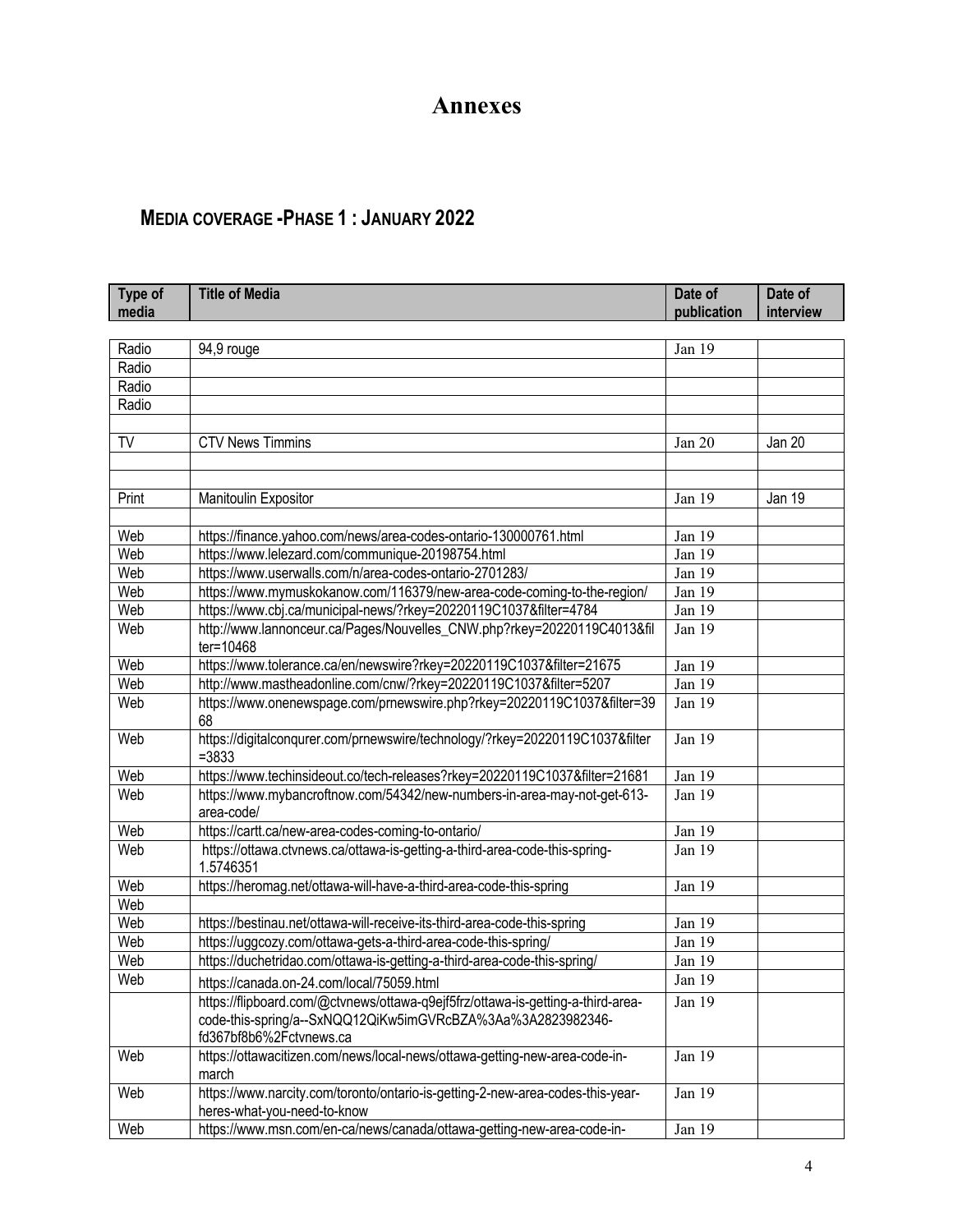|     | march/ar-AASX58Z?ocid=hplocalnews                                                                                                                                                             |        |
|-----|-----------------------------------------------------------------------------------------------------------------------------------------------------------------------------------------------|--------|
| Web | https://heromag.net/ottawa-will-have-a-new-area-code-in-march                                                                                                                                 | Jan 19 |
| Web | https://new.in-24.com/News/459539.html                                                                                                                                                        | Jan 19 |
| Web | https://news.knowledia.com/CA/en/articles/ottawa-getting-new-area-code-in-<br>march-199234880c843977c5e2997f7095083a02b386d6                                                                  | Jan 19 |
| Web | https://thecanadian.news/2022/01/19/ontario-gets-2-new-area-codes-this-year-<br>and-here-is-what-you-need-to-know/                                                                            | Jan 19 |
| Web | https://trixabia.com/ottawa-gets-new-area-code-in-march/                                                                                                                                      | Jan 19 |
| Web | https://almooon.com/this-will-be-ottawas-new-area-code-starting-in-march/                                                                                                                     | Jan 19 |
| Web | https://novonite.com/ottawa-is-getting-a-new-area-code-in-march/                                                                                                                              | Jan 19 |
| Web | https://gfyclan.com/ottawa-will-get-a-new-area-code-in-march/                                                                                                                                 | Jan 19 |
| Web | https://newsdubai.org/2022/01/20/the-new-753-area-code-will-be-introduced-in-<br>eastern-ontario-this-spring/                                                                                 | Jan 19 |
| Web | https://solozair.com/this-will-be-ottawas-new-area-code-starting-in-march/                                                                                                                    | Jan 19 |
| Web | https://heromag.net/new-area-code-753-is-introduced-in-eastern-ontario-this-<br>spring                                                                                                        | Jan 19 |
| Web | https://windobi.com/new-area-code-753-will-be-introduced-in-eastern-ontario-<br>this-spring/                                                                                                  | Jan 19 |
| Web | https://www.myparrysoundnow.com/65752/683-area-code-coming-to-parry-<br>sound-in-mid-june/                                                                                                    | Jan 19 |
| Web | https://www.mytimminsnow.com/61112/new-area-code-coming-to-the-region/                                                                                                                        | Jan 19 |
| Web | https://o.canada.com/news/local-news/ottawa-getting-new-area-code-in-march                                                                                                                    | Jan 19 |
| Web | https://almooon.com/ottawa-will-get-a-new-area-code-in-march/                                                                                                                                 | Jan 19 |
| Web | https://canada.on-24.com/local/75394.html                                                                                                                                                     | Jan 19 |
| Web | https://duchetridao.com/ottawa-is-getting-a-new-area-code-in-march/                                                                                                                           | Jan 19 |
| Web | https://ici.radio-canada.ca/nouvelle/1855674/indicatif-telephone-regionaux-753-<br>683-ontario-crtc-telecommunications                                                                        | Jan 19 |
| Web | https://news.fr-24.com/entreprise/895563.html                                                                                                                                                 | Jan 19 |
| Web | https://uggcozy.com/this-will-be-ottawas-new-area-code-starting-in-march-2/                                                                                                                   | Jan 20 |
| Web | https://flipboard.com/topic/torontoentertainment/call-753-maybe-eastern-ontario-<br>to-add-third-area-code-in-march-cbc-news/a-<br>2BtlWmKnSBS_W9eFIF70KA%3Aa%3A107108217-e67bfc6046%2Fcbc.ca | Jan 20 |
| Web | https://www.ctvnews.ca/video?clipId=2365834                                                                                                                                                   | Jan 20 |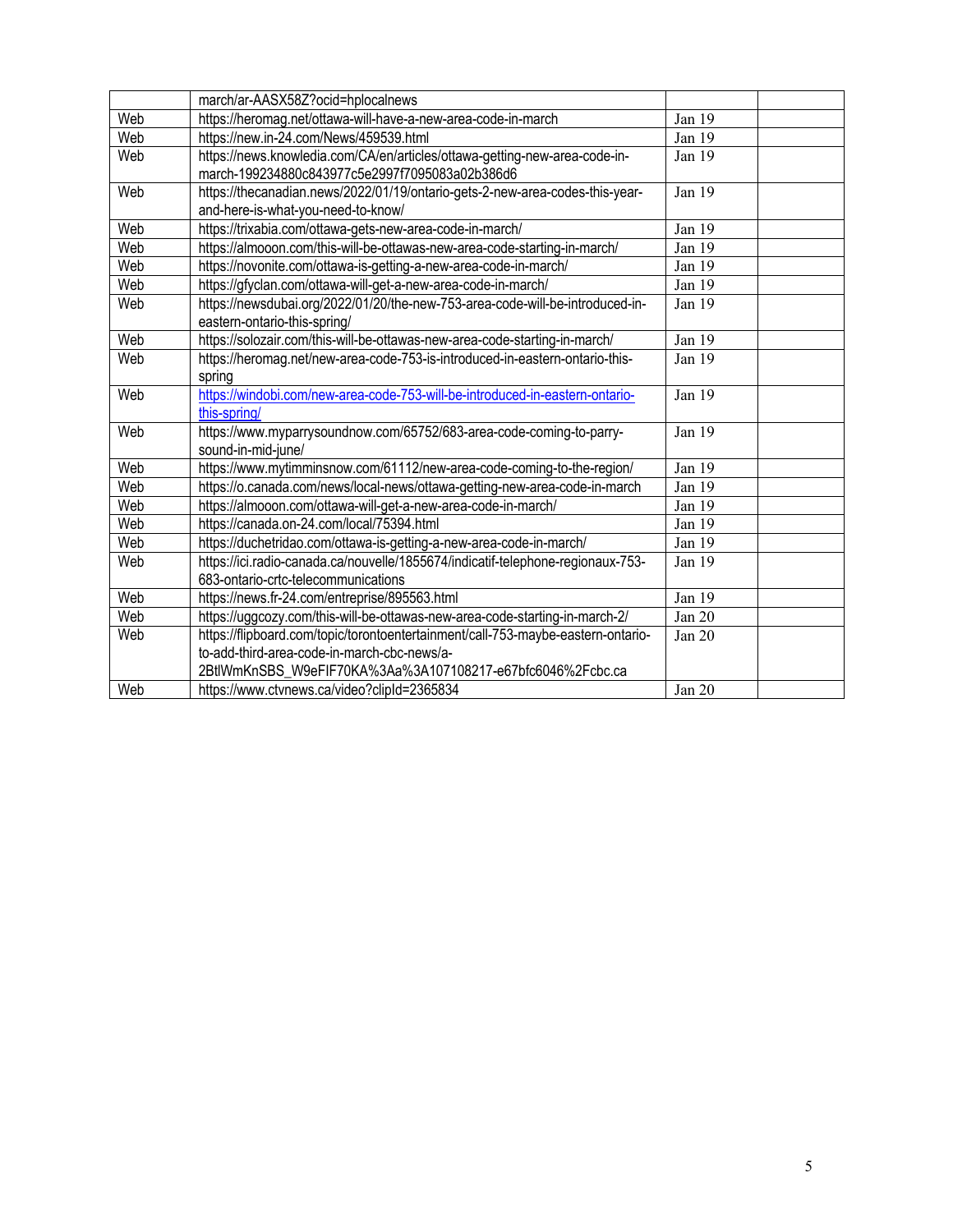#### **PROGRESS REPORT INDIVIDUAL CARRIERS**



| Date          | <b>Tactics</b>             | <b>Target</b>           |
|---------------|----------------------------|-------------------------|
| December 2021 | Information available on   | All customers           |
|               | bell.ca and bce.ca         |                         |
| January 2022  | Internal messaging         | Frontline customer reps |
| March 2022    | Bill messages and customer | Residential & business  |
|               | notifications              | customers in Ontario    |

# **Q ROGERS.**

| Date                 | <b>Tactics</b>                 | <b>Target</b>           |
|----------------------|--------------------------------|-------------------------|
| March 7-April 6      | Postpaid: Bill message to all  | Rogers, Fido and Chatr  |
|                      | customers in the relevant area | customers (consumer and |
|                      | promoting the introduction of  | business)               |
|                      | the new area code.             |                         |
| <b>MARCH 23-24</b>   | Pre-paid: SMS to customers in  | Rogers, Fido and Chatr  |
|                      | relevant area promoting the    | customers (consumer and |
|                      | introduction of the new area   | business)               |
|                      | code.                          |                         |
| <b>JANUARY-APRIL</b> | Notify frontline customer care | Rogers, Fido and Chatr  |
|                      | agents responding to customer  | customer care agents    |
|                      | inquiries about the new area   | (consumer and business) |
|                      | code in anticipation of        |                         |
|                      | questions from customers.      |                         |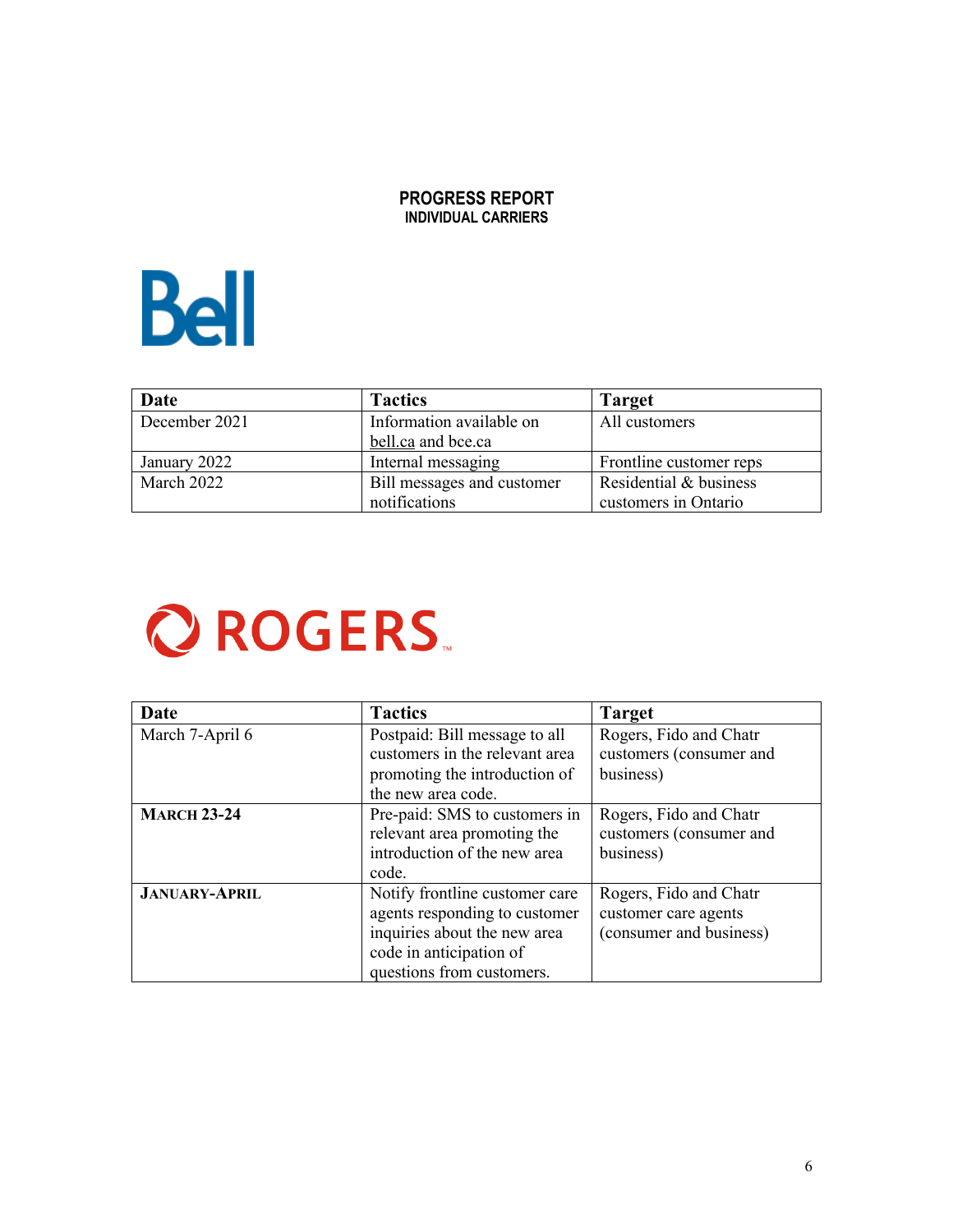

| Date              | <b>Tactics</b>           | <b>Target</b>               |
|-------------------|--------------------------|-----------------------------|
| December 15, 2021 | Information available on | All Ontario customers       |
|                   | telus.com website        |                             |
| January, May 2022 | Internal messaging       | Front line agents (Business |
|                   |                          | and Consumer)               |
| January, May 2022 | Bill message             | <b>All Ontario Business</b> |
|                   |                          | customers                   |
| June 18, 2022     | New area code launch     | Date that the new area is   |
|                   |                          | officially available where  |
|                   |                          | needed.                     |



| Date          | <b>Tactics</b>                            | <b>Target</b>    |
|---------------|-------------------------------------------|------------------|
| December 2021 | Information to be published on<br>website | Customers        |
| January 2022  | Internal notification                     | Employees        |
| January 2022  | Email notification                        | <b>Customers</b> |